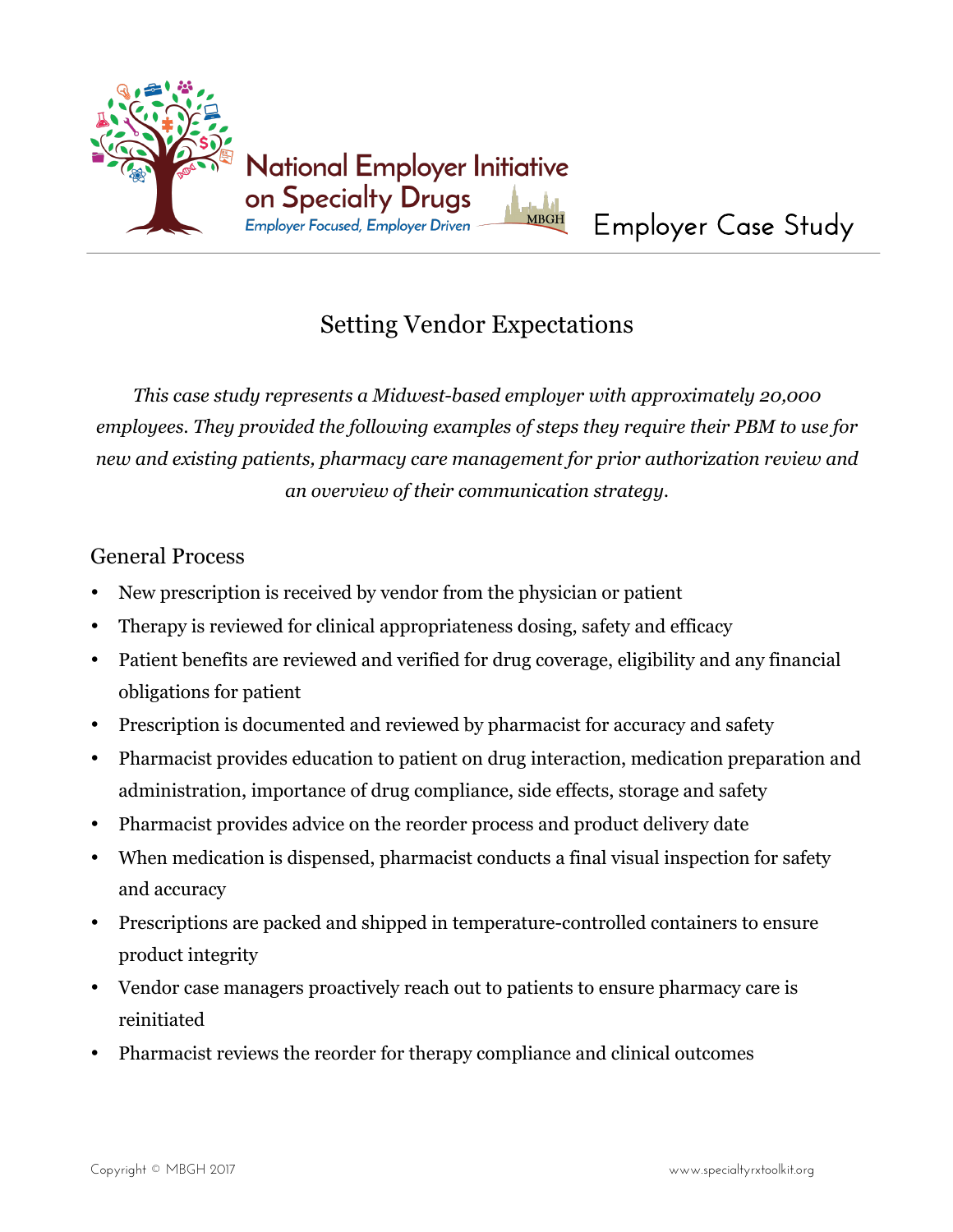#### For Existing Patients

- Vendor mails letter to patient's home educating them on changes and follows up by phone, if applicable
- Patient is only responsible for prescription drug co-payment
- Physician has already been educated by vendor of this transition and receives medication from vend0r to administer at the time physician office service is rendered
- Based on dose requirements, vendor continues to be in contact with patient for refills, side effects, etc.

## For New Patients

- At the time the primary physician initiates a drug therapy, physician verifies benefits:
	- o If physician fails to verify benefits and begins to administer therapy in the physician's office using the doctor's current stock, then submits the claim to the health plan for processing under the medical plan, health plan will deny the drug charge as not covered with an Explanation of Benefit's comment stating that this charge is to be considered by the Prescription Drug Program
	- o The patient is required to send a paper claim to vendor for processing. Vendor will allow the charges and initiate the Specialty Pharmacy program process for new patient
- The patient is only responsible for the prescription drug copay:
	- o At Retail Pharmacies typically will not stock biologic drugs. Pharmacy will inform the patient they will need to contact vendor who will work directly with patient's physician to begin process
	- o At Mail Order If a prescription is sent in through mail order process, vendor will automatically route the prescription to the Specialty Pharmacy for process - this is seamless to the patient
- The medication will have already been delivered to the physician's office in time for services to be rendered
- Based on the dose requirements, vendor will continue to be in contact with patient for refills, side effects, etc.